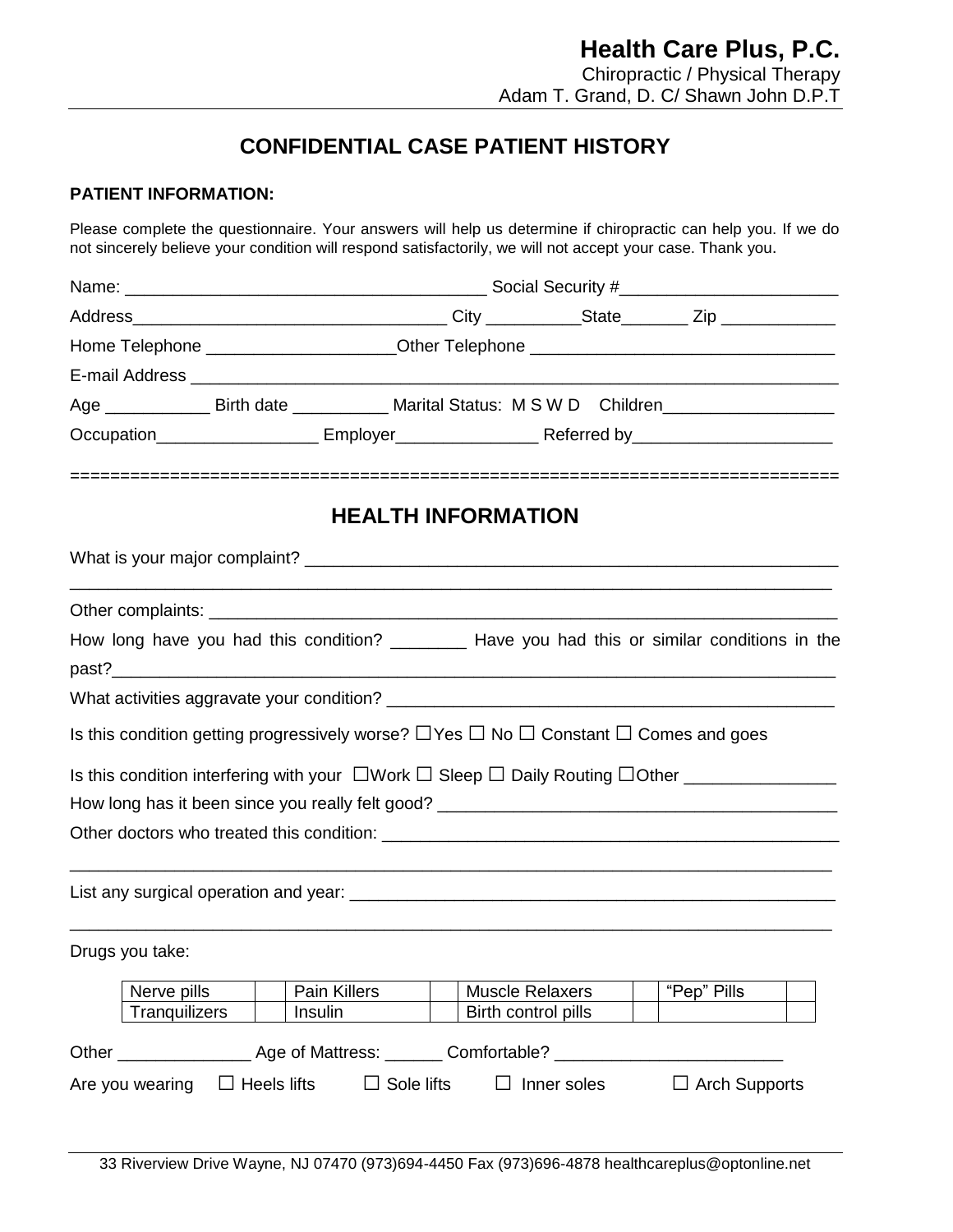## **Health Care Plus, P.C.**

|                                                                                                                                                                                                                                                                                                                                                                         | Chiropractic / Physical Therapy<br>Adam T. Grand, D. C/ Shawn John D.P.T |
|-------------------------------------------------------------------------------------------------------------------------------------------------------------------------------------------------------------------------------------------------------------------------------------------------------------------------------------------------------------------------|--------------------------------------------------------------------------|
| Have you been in an auto accident? $\quad \Box \;$ Past year $\quad \Box \;$ Past 5 years $\; \Box \;$ Over 5 years $\; \Box \;$ Never<br>Describe: the contract of the contract of the contract of the contract of the contract of the contract of the contract of the contract of the contract of the contract of the contract of the contract of the contract of the |                                                                          |
| Have you had any other personal injury or accident? $\Box$ Past year $\Box$ Past 5 years                                                                                                                                                                                                                                                                                |                                                                          |
|                                                                                                                                                                                                                                                                                                                                                                         |                                                                          |
| <b>Present Complaints:</b>                                                                                                                                                                                                                                                                                                                                              |                                                                          |
| 1. Dizziness                                                                                                                                                                                                                                                                                                                                                            | 7. Asthma                                                                |
| 2. Backaches                                                                                                                                                                                                                                                                                                                                                            | 8. Neuritis                                                              |
| 3. Arthritis                                                                                                                                                                                                                                                                                                                                                            | 9. Digestive Disorders                                                   |
| 4. Heart Trouble                                                                                                                                                                                                                                                                                                                                                        | 10. nervousness                                                          |
| 5. Diabetes                                                                                                                                                                                                                                                                                                                                                             | 11. Sinus Trouble                                                        |

**FAMILY HEALTH INFORMATION:** (Many health problems are the result of the result of hereditary spinal weaknesses; thus information about your family members will give us a better picture.)

| Name | Relation | Past and Present Health Problems |
|------|----------|----------------------------------|
|      |          |                                  |
|      |          |                                  |
|      |          |                                  |
|      |          |                                  |

12. Neck Pain

### **INSURANCE INFORMATION:**

6. Headaches

Is your condition due to an auto accident or job related injury?  $\Box$  Yes  $\Box$  No

| Patient's insurance   | Employee ID No. |
|-----------------------|-----------------|
| Auto insurance        | Policy No.      |
| Worker's Compensation | Group No.       |
| <b>Others</b>         | Medicare No.    |

### **PLEASE LIST ALL OTHER SOURCES OF INSURANCE**:

| Spouse's insurance           | Employee ID No. |  |
|------------------------------|-----------------|--|
| Auto insurance               | Policy No.      |  |
| <b>Worker's Compensation</b> | Group No.       |  |
| <b>Others</b>                | Medicare No.    |  |

I understand and agree that health and accident policies are an arrangement between an insurance carrier and myself. Furthermore, I understand that this chiropractic office will prepare any necessary reports and forms to assist me in making collection from the insurance company and that any amount authorized to be paid directly to this Chiropractic Office will be credited to my account upon receipt. However, I clearly understand and agree that all services rendered me are charged directly to me and that I am personally responsible for payment. I also understand that if I suspend or determinate my care and treatment, any fees for professional services rendered me will be immediately due and payable.

(Clinic policy requires payment arrangements be made on the first visit)

Patient's Signature et al. Allen the state of the state of the state of the state of the state of the state of the state of the state of the state of the state of the state of the state of the state of the state of the sta

Guardian or Spouse's Signature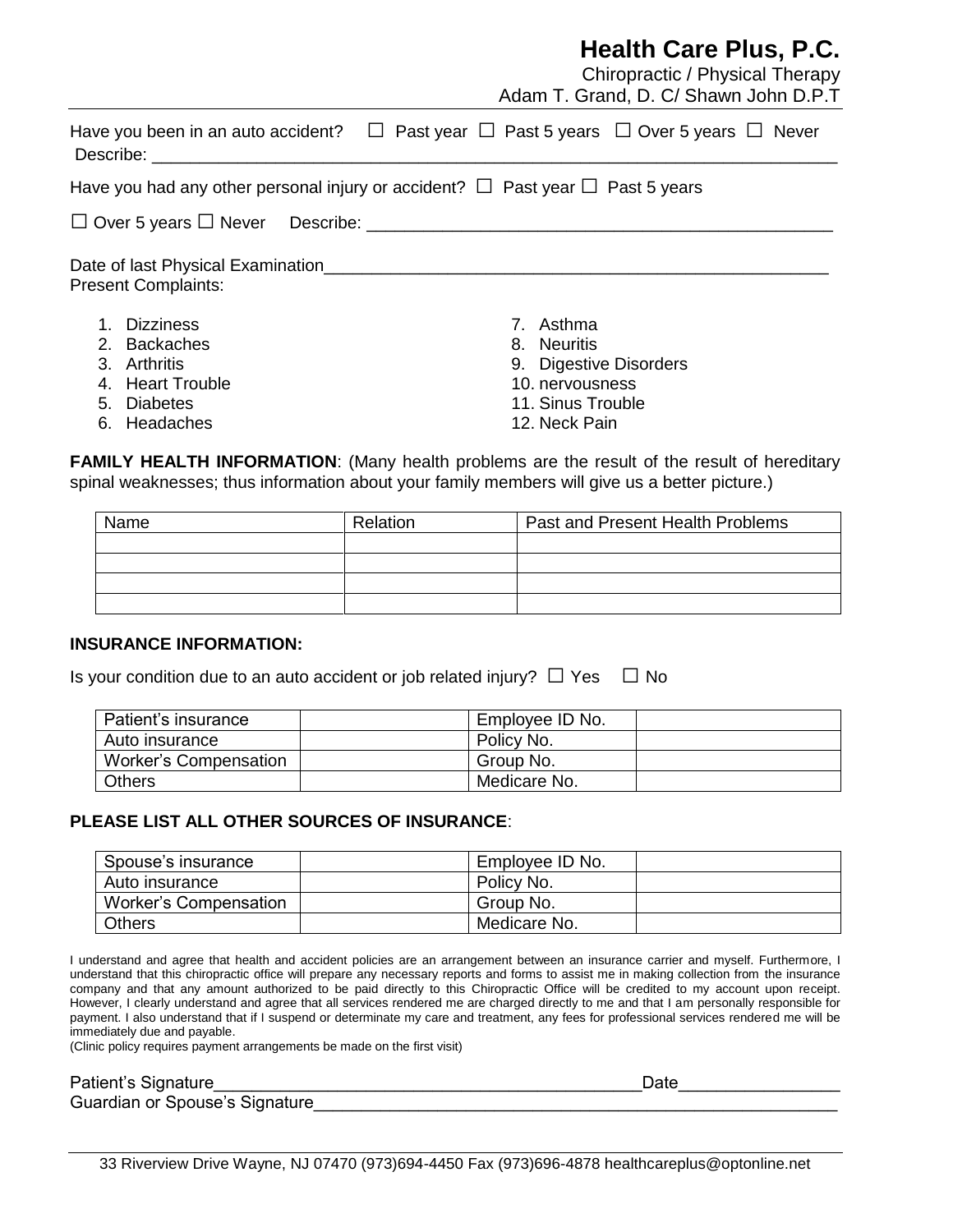## **Financial Policy**

Payment is due when is rendered. As a courtesy to our patients we allow other payments options within the guideline of this policy. These options must be agreed upon, in writing at the beginning of your treatment plan.

#### **CASH**

We accept cash, check, visa and MasterCard. We will arrange a weekly or monthly payment plan for treatments, if necessary.

#### **GROUP MAJOR MEDICAL INSURANCE:**

Patients are responsible for payment at the time of the first visit, once we verify your coverage and when you have completed the necessary paperwork we will submit your services to your insurance:

- 1. Patient Case history Form
- 2. Authorization to pay Physician
- 3. Financial Policy
- 4. Insurance Claim Form

There are two (2) ways of handling your insurance paperwork and your exchange with us. The first way is to pay us directly and send in the insurance paperwork yourself. We will help you with any questions you may have. The second way is to utilize our free service of having us file your claim. You sign the form authorizing the insurance company to pay us directly. We will gladly do this for you; but if your insurance company fails to send payment within forty five (45) days on your behalf, remember the exchange is between you and our center. At that point, it is your obligation to pay the fee promptly and directly to our center. YOU ARE REQUIRED TO PAY FOR INITIAL EXAM, X-RAYS AND OTHER SERVICES ON YOUR FIRST VISIR AND FOR SUBSEQUENT VISIT UNTIL ALL INSURANCE FORMS ARE COMPLETED AND NECESSARY PLANS HACE MADE.

#### **WORKER'S COMPENSATION:**

Patient's must return a written authorization form and fill out an accident form. We will accept assignment on work-related cases, when verification has been received and when the proper forms are filed. Until this time payment is due as services are rendered.

#### **ACCIDENT AND PERSONAL INJURY:**

Patients must bring a copy of the **Policy Report, auto insurance Dec Page** and must complete all necessary form, which include but are not limited to:

- 1. Accident Questionnaire and Confidential Patient Case history Form
- 2. Authorization to Pay Physician
- 3. Affidavit of: Residence, Personal information and insurance Eligibility
- 4. Assignment, Lien and Authorization insurance Benefits and Attorney
- 5. Application for Benefits-Personal injury Protection

We accept direct payment from the insurance company. We will not allow payment to be handled though an attorney. We will send report as requested by your attorney. Please keep us up to date all actions and conditions regarding this case any changes in your address, telephone number and insurance coverage.

#### **MEDICARE**:

Our office is a participating Medicare provider. We will submit your claims as a courtesy to you. Medicare recipient must present their enrollment card at the onset of treatment.

#### **COLLECTIONS**

If legal or collection action is necessary to collect any outstanding balance with respect to the above, you shall also be obligated to reimburse our office for all reasonable cost, expenses and attorney fees, incurred with respect to the same in addition to the outstanding balance and interest.

#### **I HAVE READ THE ABOVE AND UNDERSTAND FULLY.**

Patient's Signature **Example 20 and 20 and 20 and 20 and 20 and 20 and 20 and 20 and 20 and 20 and 20 and 20 and 20 and 20 and 20 and 20 and 20 and 20 and 20 and 20 and 20 and 20 and 20 and 20 and 20 and 20 and 20 and 20 a** 

Guardian or Spouse's Signature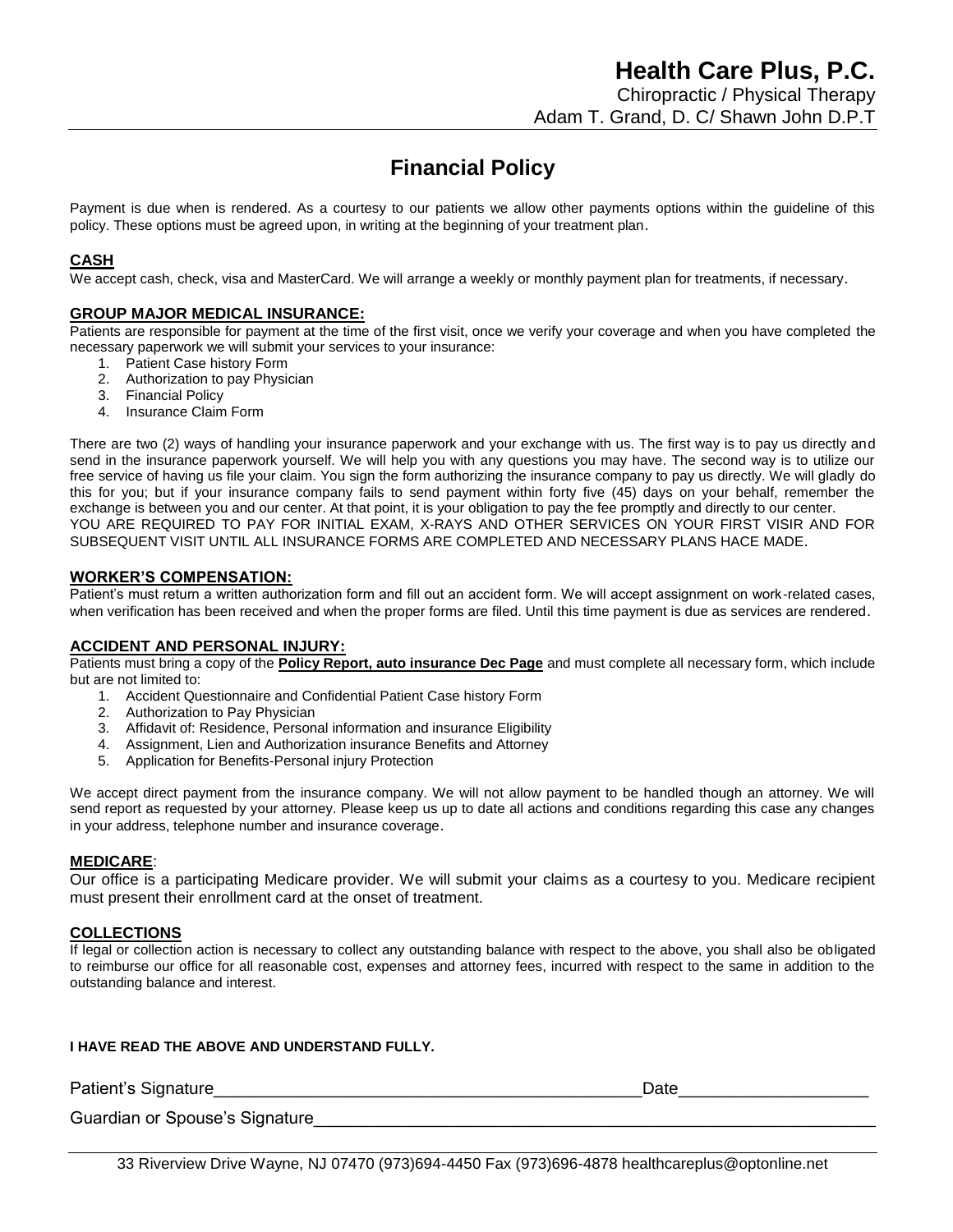# **Authorization to Pay Physician**

I hereby authorize the **EXECUTE:**  $\blacksquare$  insurance Company to pay by check made out and mailed directly to:

### **HEALTH CARE PLUS 33 Riverview Drive, Wayne, NJ 07470**

The medical and surgical expense benefits allowable and otherwise payable to me under my current insurance policy, as payment /toward the total charges for Professional Services rendered. This payment will not exceed my indebtedness to the above mentioned assignee, and I agree to pay, in a current manner, any balance of said Professional Service charge over and above this insurance payment.

If my current policy prohibits direct payment to doctor, then I hereby authorize you to make the check to me and mail it as follows.

### **HEALTH CARE PLUS 33 Riverview Drive, Wayne, NJ 07470**

### **THIS IS A DIRECT ASSIGNMENT OF MY RIGHTS AND BENEFITS UNDER THIS POLICY.**

A photocopy of this Assignment shall be considered as effective and valid as the original.

I also authorize the release of any information pertinent to my case to any insurance company, adjuster, or attorney involved in this case.

| Name (Print Please)            |      |
|--------------------------------|------|
| Patient's Signature            | Date |
| Guardian or Spouse's Signature |      |
|                                |      |

By signing above, the co-payment of treatment would be a financial hardship on me.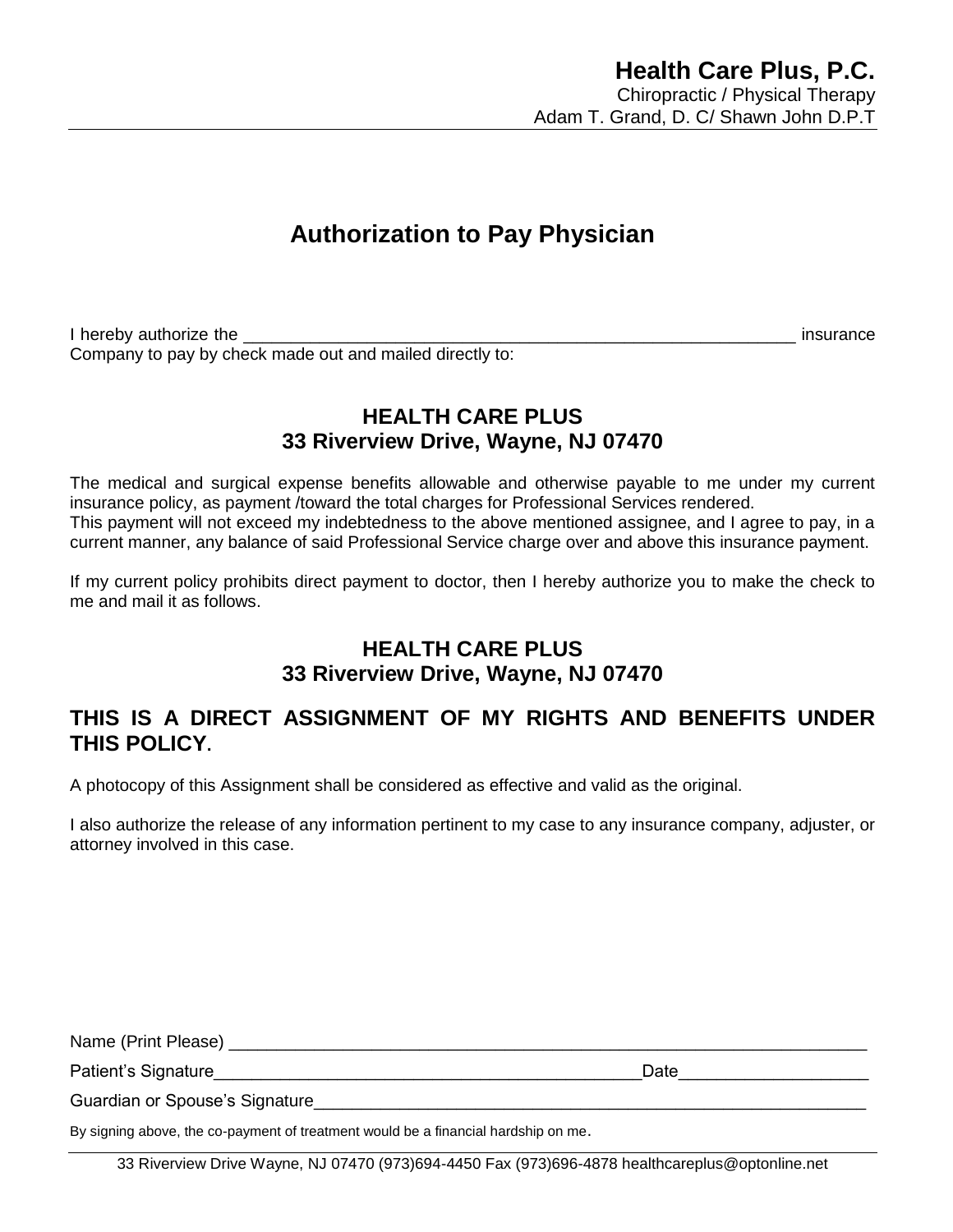### **Privacy Policy Authorization to use or disclose Protected Health information**

In the course of your care as a patient at Health Care Plus, P.C., we may use or disclose health released information about in the following ways:

- Your protected health information, including your clinical records, may be disclosed to another health care provider or hospital if it is necessary to refer you for further diagnosis, assessment or treatment.
- Your health care records as well as your billing records maybe disclosed to another party, such as an insurance carrier, an HMO, a PPO, or your employer, if they are or may be responsible for the payment of services provided to you.
- Your name, address, phone number, and your health care record may be used to contact you regarding appointment reminders, information about alternatives to your present care, or other health related information that maybe of interest to you.
- $\bullet$ You have a right to request restrictions on our use of your protected health information for treatment, payment and operations purposes. Such requests are not automatic and require the agreement of this office.

If you are not home to receive an appointment reminder or other related information, a message may be left on your answering machine or with a person in your household. You have right to confidential communication and to request restrictions relative to such contacts. You also have the right to be contacted by alternative means or at alternative locations.

We are permitted and maybe required to use or disclose your health information without your authorization in these following circumstances:

- If we provide health care services to you in an emergency.
- If we are required by law to provide care to you and we are unable to obtain your consent after attempting to do so.
- If there are substantial barriers to communicating with you, but in our professional judgment we believe that you intend for us to provide care.
- If we if we are ordered by the courts or another appropriate agency.

You have a right to receive an accounting of any such disclosures made by this office. Any use or disclose of your protected health information, other than as outlined above, will only be made upon your written authorization. If you provide an authorization for release of information you have the right to revoke that authorization at a later date.

Information that we use or disclose based on this privacy notice may be subject to re-disclosure by the person to whom we provide the information and may no longer be protected by the federal privacy rules.

We normally provide information about your health to you in person at the time you receive medical and/or chiropractic treatment from us. We may also mail information to you regarding your health care or about the status of your account. If you would like to receive this information at an address other than you home or, if you would like the information in a specific please advise us in writing as to your preferences.

We are required by state and federal law to maintain the privacy of your patient file and health information therein. We are also required to provide you with this notice of our privacy policy practice with respect to your health information. We are further required by law to abide by the terms of this notice while it is in effect.

We reserve the right to alter or amend the terms of this privacy notice. If changes are made to our privacy notice we will notify you in writing as soon as possible following the charges. Any change in our privacy notice will apply for all of your health information in our files.

If you would like further information or have a complaint regarding our privacy notice, our privacy practices or any aspect of our privacy activities you should direct complaint to: **Dr. Adam Grand.**

You also have the right to lodge a complaint with the secretary of the Department of Health and Human Services. If you choose to lodge a complaint with this office or with the secretary your care will continue and you will not be disadvantaged by this office or our staff in any manner whatsoever.

This notice is effective as of \_\_\_\_\_\_\_\_\_\_\_\_\_\_\_\_\_\_\_\_\_\_\_\_\_\_\_\_\_\_\_\_. This notice and any alterations or amendments made hereto will expire seven years after the date upon which the record was created. My signature acknowledge that I have received a copy of this notice.

Name (Print Please) \_\_\_\_\_\_\_\_\_\_\_\_\_\_\_\_\_\_\_\_\_\_\_\_\_\_\_\_\_\_\_\_\_\_\_\_\_\_\_\_\_\_\_\_\_\_\_\_\_\_\_\_\_\_\_\_\_\_\_\_\_\_\_\_\_\_\_ Patient's Signature et al. Allen the set of the set of the set of the set of the set of the set of the set of t Guardian or Spouse's Signature